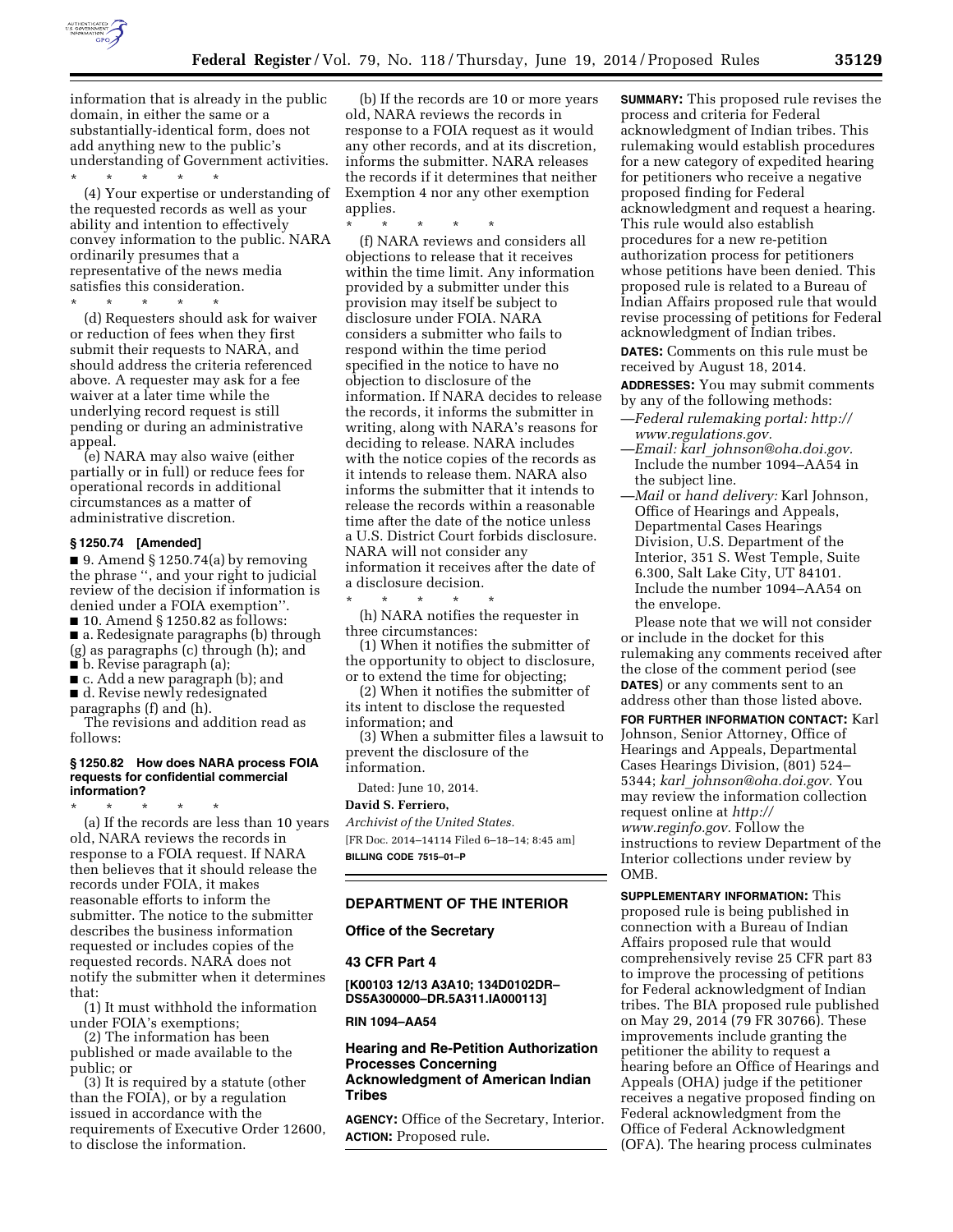in the judge's issuance of a recommended decision on Federal acknowledgment for consideration by the Assistant Secretary—Indian Affairs.

This proposed rule would not change the ''reasonable likelihood'' burden of proof standard in 25 CFR 83.10(a) for determining whether the facts claimed by the petitioner are valid and that the criteria for Federal acknowledgment have been met. In the acknowledgment context, courts have examined whether the Department correctly applied the ''reasonable likelihood'' standard but have not articulated what the standard actually requires. *Muwekma Ohlone Tribe* v. *Salazar,* 708 F.3d 209, 220–21 (D.C. Cir. 2013). Instead, they have only stated that ''conclusive proof'' or ''conclusive evidence'' is not required. *Id. at* 212. The proposed rule would incorporate the Supreme Court's clarification—arising from criminal cases in which jury instructions are challenged—that satisfaction of the ''reasonable likelihood'' standard does not require proof that a claimed fact is ''more likely than not'' to be true. *Boyde*  v. *California,* 494 U.S. 370, 380 (1990).

This proposed rule is patterned to a large extent after the procedural regulations at 43 CFR part 45, which contain very strict time constraints on procedures and unusual procedural requirements to expedite the process to comply with a statutory time limit. Compliance with these procedures can be onerous for the parties and the judge. The proposed rule would employ similar but less strict time constraints to achieve a proper balance between speed and adequate development and consideration of the issues.

One of the unusual procedures incorporated into the proposed rule is the requirement to submit direct testimony in writing before the hearing to shorten the length of the hearing. See proposed § 4.1042(a). The hearing would generally be limited to crossexamination of witnesses (and any redirect and re-cross examination).

While there is no statutory time limit governing the proposed hearing process for petitions for Federal acknowledgment, there is still a substantial need to resolve those petitions expeditiously. Therefore, issuance of a recommended decision completing the hearing process would be required within 180 days of initiation of the process unless the judge finds good cause for extending this deadline.

In our experience, full administrative adjudications involving prehearing conferences, discovery, motions, an evidentiary hearing, briefing, and a decision often take over a year to complete, especially if the case involves

multiple parties and complex issues. Shortening this process to 180 days will be a substantial challenge for the parties and the judge, and will require adherence to fairly stringent procedural limits and deadlines.

Comments are welcome on any revisions to these regulations that might better balance the parties' need for an adequate opportunity to prepare and present their cases and the substantial need to resolve each petition as expeditiously as possible. More particularly, comments are invited addressing the propriety of requiring direct testimony to be submitted in writing before the hearing and setting a 180-day time limit for completion of the hearing process and issuance of a recommended decision.

Under this proposed rule, the 180-day period for the hearing process would commence when we issue the docketing notice after receiving the referral notice and record from OFA, and would end when the judge issues a recommended decision. During that period, at least one prehearing conference would be held; discovery would be conducted as approved by the judge or agreed to by the parties; evidence, including direct written testimony and oral crossexamination, would be presented at a hearing; post-hearing briefs would be filed; and a recommended decision would be issued by the judge. Any person or organization may file a motion to intervene in the hearing process. Upon a proper showing of interest or other factors, the judge may grant intervention.

This proposed rule also includes summary decision procedures, i.e., procedures for issuing a recommended decision without a hearing based on the absence of any genuine disputed issue of material fact in the record. We invite comments on whether the final rule should include summary decision procedures.

We also request comments on the following questions: (1) Who is an appropriate OHA judge to preside over the hearing process and issue a recommended decision on Federal acknowledgment or over the re-petition authorization process and issue a final decision on whether re-petitioning is authorized—an administrative law judge appointed under 5 U.S.C. 3105, an administrative judge with OHA, or an attorney designated by the OHA Director to serve as the OHA judge (the proposed rule defines ''OHA judge'' broadly to include all three); (2) whether the factual basis for the OHA judge's decision should be limited to the hearing record; and (3) whether the hearing record should include all

evidence in OFA's administrative record for the petition or be limited to testimony and exhibits specifically identified by the petitioner and OFA.

## **Procedural Requirements**

# *A. Regulatory Planning and Review (E.O. 12866 and 13563)*

Executive Order (E.O.) 12866 provides that the Office of Information and Regulatory Affairs (OIRA) at the Office of Management and Budget (OMB) will review all significant rules. OIRA has determined that this rule is not significant.

E.O. 13563 reaffirms the principles of E.O. 12866 while calling for improvements in the nation's regulatory system to promote predictability, to reduce uncertainty, and to use the best, most innovative, and least burdensome tools for achieving regulatory ends. The E.O. directs agencies to consider regulatory approaches that reduce burdens and maintain flexibility and freedom of choice for the public where these approaches are relevant, feasible, and consistent with regulatory objectives. E.O. 13563 emphasizes further that regulations must be based on the best available science and that the rulemaking process must allow for public participation and an open exchange of ideas. We have developed this rule in a manner consistent with these requirements.

## *B. Regulatory Flexibility Act*

The Department of the Interior certifies that this rule will not have a significant economic effect on a substantial number of small entities under the Regulatory Flexibility Act (5 U.S.C. 601 *et seq.*).

# *C. Small Business Regulatory Enforcement Fairness Act*

This rule is not a major rule under 5 U.S.C. 804(2), the Small Business Regulatory Enforcement Fairness Act. It will not result in the expenditure by State, local, or tribal governments, in the aggregate, or by the private sector of \$100 million or more in any one year. The rule's requirements will not result in a major increase in costs or prices for consumers, individual industries, Federal, State, or local government agencies, or geographic regions. Nor will this rule have significant adverse effects on competition, employment, investment, productivity, innovation, or the ability of the U.S.-based enterprises to compete with foreign-based enterprises because the rule is limited to Federal acknowledgment of Indian tribes.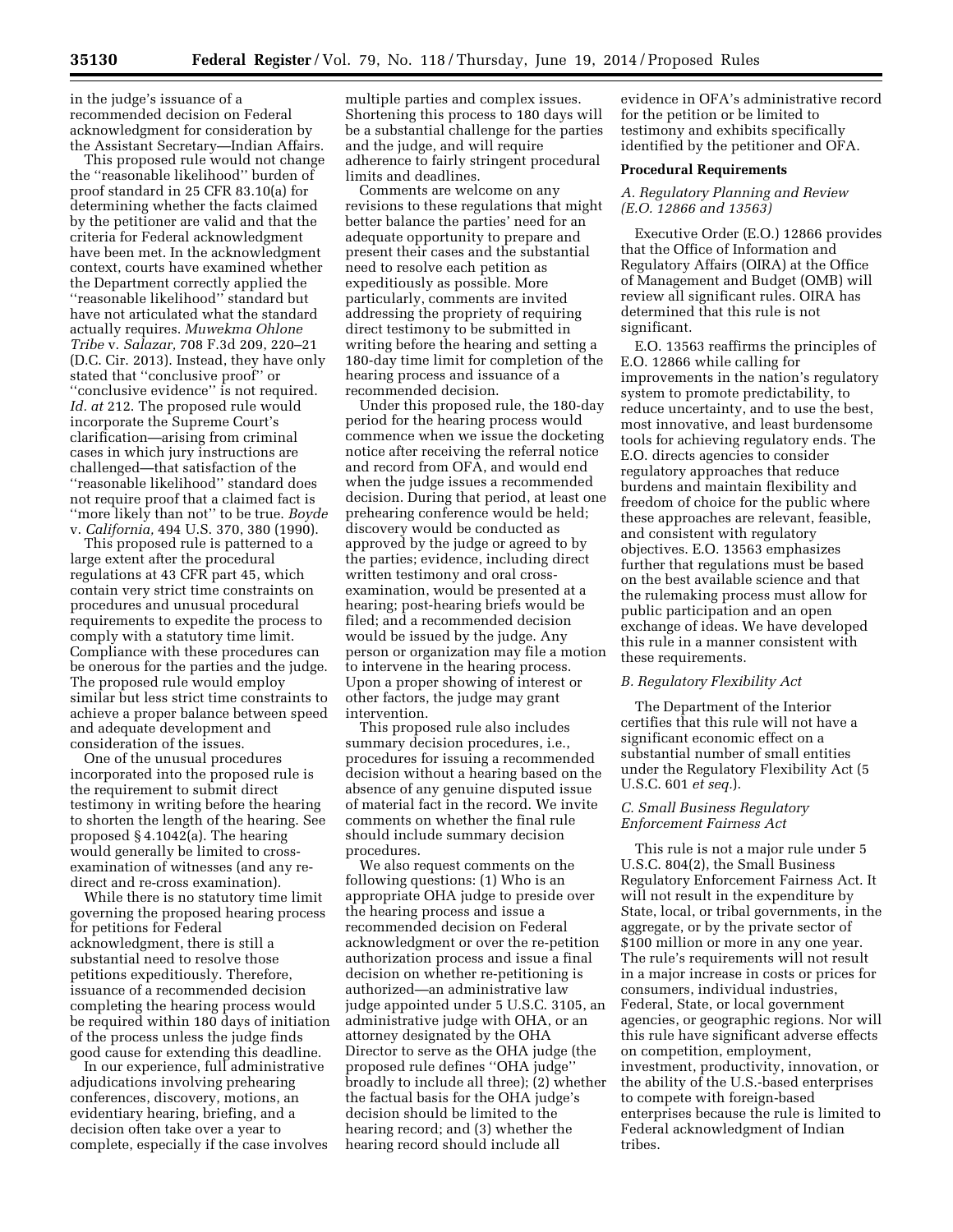# *D. Unfunded Mandates Reform Act*

This rule does not impose an unfunded mandate on State, local, or tribal governments or the private sector of more than \$100 million per year. The rule does not have a significant or unique effect on State, local, or tribal governments or the private sector. A statement containing the information required by the Unfunded Mandates Reform Act (2 U.S.C. 1531 *et seq.*) is not required.

## *E. Takings (E.O. 12630)*

Under the criteria in Executive Order 12630, this rule does not affect individual property rights protected by the Fifth Amendment nor does it involves a compensable ''taking.'' A takings implication assessment is therefore not required.

# *F. Federalism (E.O. 13132)*

Under the criteria in Executive Order 13132, this rule has no substantial direct effect on the States, on the relationship between the national government and the States, or on the distribution of power and responsibilities among the various levels of government.

#### *G. Civil Justice Reform (E.O. 12988)*

This rule complies with the requirements of Executive Order 12988. Specifically, this rule has been reviewed to eliminate errors and ambiguity and written to minimize litigation; and is written in clear language and contains clear legal standards.

# *H. Consultation With Indian Tribes (E.O. 13175)*

In accordance with the President's memorandum of April 29, 1994, ''Government-to-Government Relations with Native American Tribal Governments,'' 59 FR 22951 (May 4, 1994), supplemented by Executive Order 13175, Consultation and Coordination with Indian Tribal Governments, 65 FR 67249 (Nov. 6, 2000), and 512 DM 2, the Department has assessed the impact of this rule on Tribal trust resources and has determined that it does not directly affect Tribal resources. The rules are procedural and administrative in nature. However, the Department has consulted with federally recognized Indian tribes regarding the companion proposed rule being published concurrently by the BIA. That rule is an outgrowth of the ''Discussion Draft'' of the Federal acknowledgment rule, which the Department distributed to federally recognized Indian tribes in June 2013, and on which the Department hosted five consultation sessions with federally recognized Indian tribes throughout the

country in July and August 2013. Several federally recognized Indian tribes submitted written comments on that rule. The Department considered each tribe's comments and concerns and has addressed them, where possible. The Department will continue to consult on that rule during the public comment period and tribes are encouraged to provide feedback on this proposed rule during those sessions as well.

# *I. Paperwork Reduction Act*

The information collection requirements are subject to an exception under 25 CFR part 1320 and therefore are not covered by the Paperwork Reduction Act.

#### *J. National Environmental Policy Act*

This rule does not constitute a major Federal action significantly affecting the quality of the human environment because it is of an administrative, technical, and procedural nature. *See* 43 CFR 46.210(i). No extraordinary circumstances exist that would require greater review under the National Environmental Policy Act.

# *K. Effects on the Energy Supply (E.O. 13211)*

This rule is not a significant energy action under the definition in Executive Order 13211. A Statement of Energy Effects is not required.

#### *L. Clarity of This Regulation*

We are required by Executive Orders 12866 and 12988 and by the Presidential Memorandum of June 1, 1998, to write all rules in plain language. This means that each rule we publish must:

(a) Be logically organized;

(b) Use the active voice to address readers directly;

(c) Use clear language rather than jargon;

(d) Be divided into short sections and sentences; and

(e) Use lists and tables wherever possible.

If you feel that we have not met these requirements, send us comments by one of the methods listed in the ''COMMENTS'' section. To better help us revise the rule, your comments should be as specific as possible. For example, you should tell us the numbers of the sections or paragraphs that are unclearly written, which sections or sentences are too long, the sections where you believe lists or tables would be useful, etc.

# *M. Public Availability of Comments*

Before including your address, phone number, email address, or other

personal identifying information in your comment, you should be aware that your entire comment—including your personal identifying information—may be made publicly available at any time. While you can ask us in your comment to withhold your personal identifying information from public review, we cannot guarantee that we will be able to do so.

# **List of Subjects in 43 CFR Part 4, Subpart K**

Administrative practice and procedure, Hearing and re-petition authorization procedures, Indians-tribal government.

For the reasons stated in the preamble, the Department of the Interior, Office of the Secretary, proposes to amend 43 CFR part 4 as follows:

# **PART 4—DEPARTMENT HEARINGS AND APPEALS PROCEDURES**

■ 1. The authority for part 4 continues to read as follows:

**Authority:** 5 U.S.C. 301, 503–504; 25 U.S.C. 9, 372–74, 410, 2201 *et seq.;* 43 U.S.C. 1201, 1457; Pub. L. 99–264, 100 Stat. 61, as amended.

■ 2. Add Subpart K to read as follows:

# **Subpart K—Hearing and Re-Petition Authorization Processes Concerning Acknowledgment of American Indian Tribes**

# **General Provisions**

- Sec.<br>4.1001 What terms are used in this subpart?
- 4.1002 What is the purpose of this subpart?
- 4.1003 Which general rules of procedure
- and practice do not apply? 4.1004 How are time periods computed?

#### **Representatives**

4.1010 Who may represent a party, and what requirements apply to a representative?

#### **Document Filing and Service**

- 4.1011 What are the form and content requirements for documents under this subpart?
- 4.1012 Where and how must documents be filed?
- 4.1013 How must documents be served?

### **Judge's Powers, Unavailability, Disqualification, and Communications**

- 4.1014 What are the powers of the judge? 4.1015 What happens if the judge becomes unavailable?
- 4.1016 When can a judge be disqualified?
- 4.1017 Are ex parte communications allowed?

#### **Motions**

4.1018 What are the requirements for motions?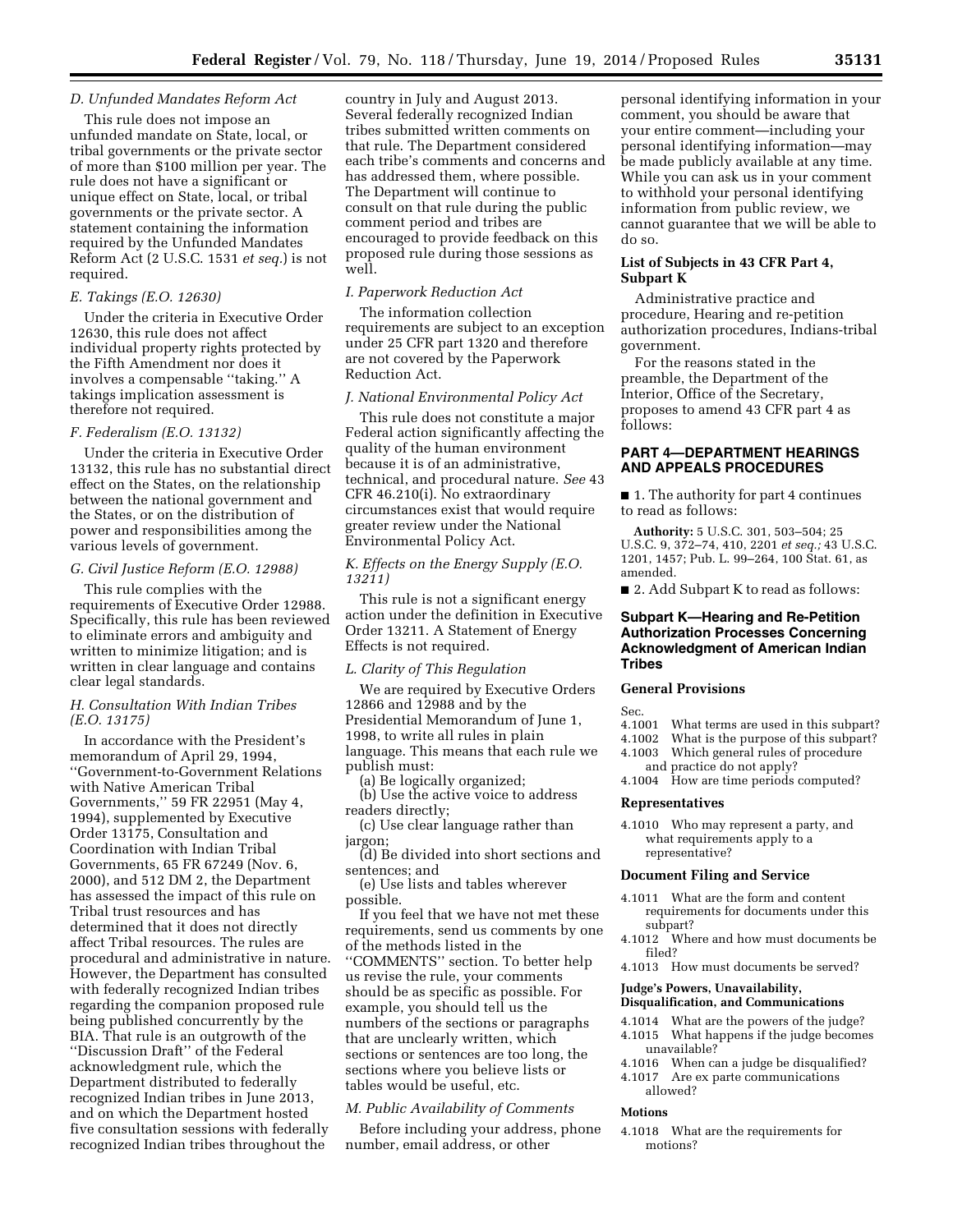#### **Hearing Process**

# **Docketing, Intervention, Prehearing Conferences, and Summary Decision**

- 4.1020 What will OHA do upon receiving the record from OFA?
- 4.1021 What are the requirements for motions for intervention?
- 4.1022 How are prehearing conferences conducted?
- 4.1023 What are the requirements for motions for summary decision and responses thereto?

#### **Information Disclosure and Discovery**

- 4.1030 What are the requirements for OFA's witness and exhibit list?
- 4.1031 How may parties obtain discovery of information needed for the case?
- 4.1032 When must a party supplement or amend information it has previously provided?
- 4.1033 What are the requirements for written interrogatories?
- 4.1034 What are the requirements for depositions?
- 4.1035 How can parties request documents, tangible things, or entry on land?
- 4.1036 What sanctions may the judge impose for failure to comply with discovery?
- 4.1037 What are the requirements for subpoenas and witness fees?

# **Hearing, Briefing, and Decision**

- 4.1040 When and where will the hearing be held?
- 4.1041 What are the parties' rights during the hearing?
- 4.1042 What are the requirements for presenting testimony?
- 4.1043 How may a party use a deposition in the hearing?
- 4.1044 What are the requirements for exhibits, official notice, and stipulations?
- 4.1045 What evidence is admissible at the hearing?
- 4.1046 What are the requirements for transcription of the hearing?
- 4.1047 What is the standard of proof?
- 4.1048 When will the hearing record close? 4.1049 What are the requirements for post-
- hearing briefs?
- 4.1050 What are the requirements for the judge's recommended decision?

# **Re-Petition Authorization Process**

- 4.1060 How does an unsuccessful petitioner request authorization to re-petition for Federal acknowledgment?<br>4.1061 What will OHA do wi
- What will OHA do with a request?
- 4.1062 What can the judge do?
- 4.1063 When will the judge allow a repetition?

**Authority:** 5 U.S.C. 301; 25 U.S.C. 2, 9, 479a–1.

#### **General Provisions**

# **§ 4.1001 What terms are used in this subpart?**

As used in this subpart: *Assistant Secretary* means the Assistant Secretary—Indian Affairs within the Department of the Interior, or that officer's authorized representative,

but does not include representatives of the Office of Federal Acknowledgment. *Day* means a calendar day.

*Department* means the Department of the Interior, including the Assistant Secretary and OFA.

*Discovery* means a prehearing process for obtaining facts or information to assist a party in preparing or presenting its case.

*Ex parte communication* means an oral or written communication to the judge that is made without providing all parties reasonable notice and an opportunity to participate.

*Full intervenor* means a person granted leave by the judge to intervene as a full party under § 4.1021.

*Hearing process* means the process by which OHA handles a case forwarded to OHA by OFA pursuant to 25 CFR 83.39(a), from receipt to issuance of a recommended decision as to whether the petitioner should be acknowledged as a federally recognized Indian tribe for purposes of federal law.

*Judge* means an administrative law judge appointed under 5 U.S.C. 3105, an administrative judge, or an attorneyadvisor with the Office of Hearings and Appeals assigned to preside over the hearing process under this subpart by the Office of Hearings and Appeals.

*OFA* means the Office of Federal Acknowledgment within the Office of the Assistant Secretary—Indian Affairs, Department of the Interior.

- *OHA* means the Office of Hearings and Appeals, Department of the Interior.
- *Party* means the petitioner or unsuccessful petitioner (as appropriate), OFA, or a full intervenor.

*Person* means an individual; a partnership, corporation, association, or other legal entity; an unincorporated organization; and any federal, state, tribal, county, district, territorial, or local government or agency.

*Petitioner* means an entity that has submitted a documented petition to OFA requesting Federal acknowledgment as a federally recognized Indian tribe under 25 CFR part 83 and has elected to have a hearing under 25 CFR 83.38.

*Re-petition authorization process*  means the process by which OHA handles a request for re-petitioning filed with OHA by an unsuccessful petitioner under 25 CFR 83.4(b), from receipt to issuance of a decision as to whether the unsuccessful petitioner is authorized to re-petition for acknowledgment as a federally recognized Indian tribe.

*Representative* means a person who:

(1) Is authorized by a party to represent the party in a hearing process or re-petition authorization process under this subpart; and

(2) Has filed an appearance under § 4.1010.

*Secretary* means the Secretary of the Interior or his or her designee.

*Senior Department employee* has the same meaning as the term ''senior employee'' in 5 CFR 2637.211(a).

*Unsuccessful petitioner* means an entity that was denied Federal acknowledgment after petitioning under a version of the acknowledgment regulations at part 54 or part 83 of title 25 in effect prior to [EFFECTIVE DATE OF FINAL RULE].

#### **§ 4.1002 What is the purpose of this subpart?**

(a) To obtain acknowledgment as an Indian tribe for purposes of Federal law and therefore entitlement to a government-to-government relationship with the United States, an entity may file a petition with the OFA under 25 CFR 83.20. If OFA issues a negative proposed finding, the petitioner may elect to have a hearing under 25 CFR 83.38(a) before a judge who will issue a recommended decision under 25 CFR 83.39(d). These regulations contain rules of practice and procedure applicable to the hearing process referred to in 25 CFR 83.38(a) and 83.39.

(b) Under 25 CFR 83.4(b), an unsuccessful petitioner may seek authorization from a judge to re-petition for acknowledgment. These regulations also contain rules of practice and procedure applicable to the re-petition authorization process.

(c) This subpart will be construed and applied to each hearing process or repetition authorization process to achieve a just and speedy determination, consistent with adequate consideration of the issues involved.

# **§ 4.1003 Which rules of procedure and practice apply?**

(a) Notwithstanding the provisions of § 4.20, the general rules in 43 CFR part 4, subpart B, do not apply to the hearing process or the re-petition authorization process under this subpart.

(b) The provisions of §§ 4.1001, 4.1002, and 4.1004 through 4.1018 apply to both the hearing process and the re-petition authorization process.

(c) The provisions of §§ 4.1020 through 4.1050 apply to:

(1) The hearing process; and

(2) The re-petition authorization process to the extent, if any, that the judge determines that they apply in whole or in part.

(d) The provisions of §§ 4.1060 through 4.1063 apply to the re-petition authorization process.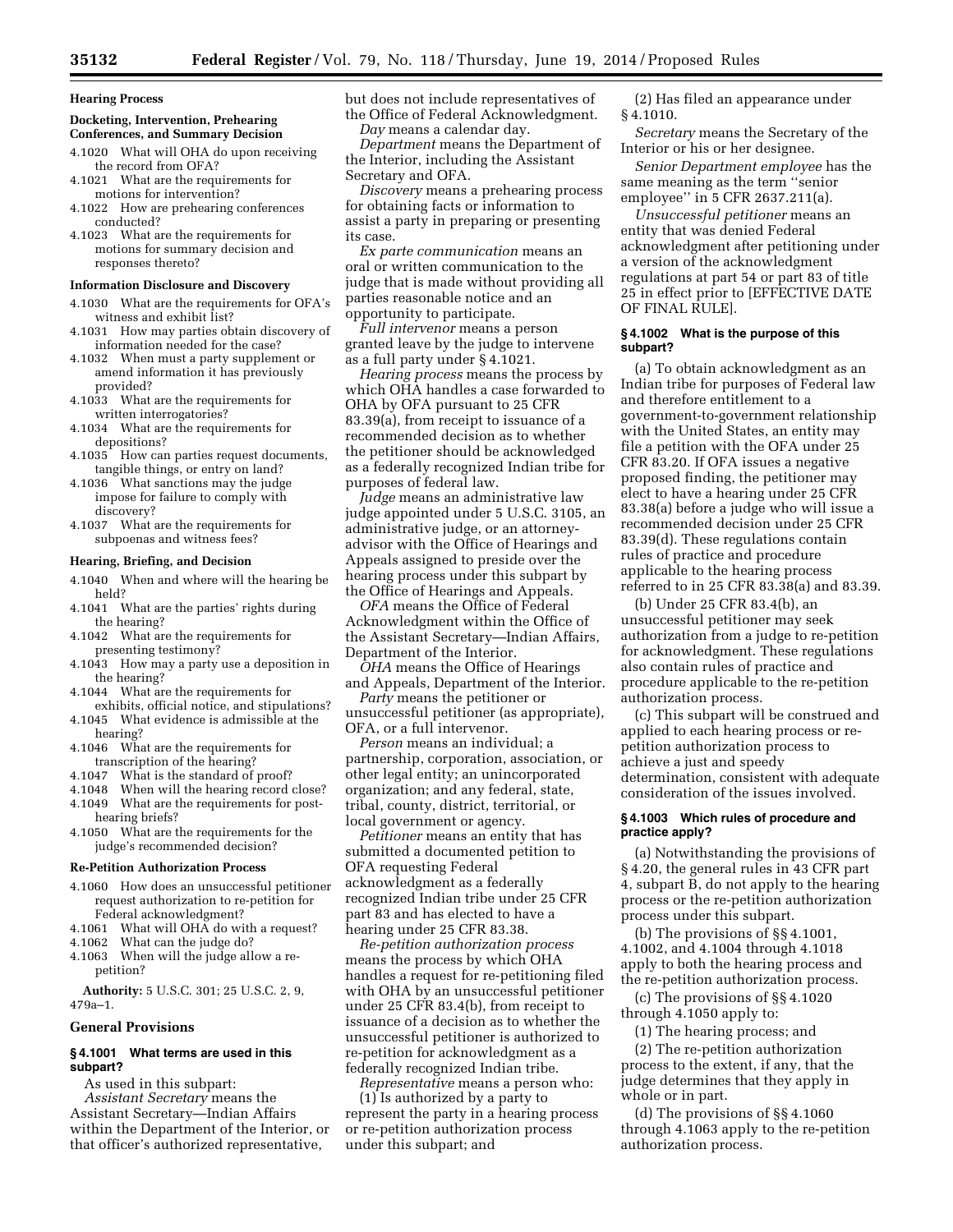# **§ 4.1004 How are time periods computed?**

(a) *General.* Time periods are computed as follows:

(1) The day of the act or event from which the period begins to run is not included.

(2) The last day of the period is included.

(i) If that day is a Saturday, Sunday, or other day on which the Federal government is closed for business, the period is extended to the next business day.

(ii) The last day of the period ends at 5 p.m. at the place where the filing or other action is due.

(3) If the period is less than 7 days, any Saturday, Sunday, or other day on which the Federal government is closed for business that falls within the period is not included.

(b) *Extensions of time.* (1) No extension of time can be granted to file a motion for intervention under § 4.1021.

(2) An extension of time to file any other document under this subpart may be granted only upon a showing of good cause.

(i) To request an extension of time, a party must file a motion under § 4.1018 stating how much additional time is needed and the reasons for the request.

(ii) The party must file the motion before the applicable time period expires, unless the party demonstrates extraordinary circumstances that justify a delay in filing.

(iii) The judge may grant the extension only if:

(A) It would not unduly prejudice other parties; and

(B) It would not delay the recommended decision under § 4.1050.

**Representatives** 

#### **§ 4.1010 Who may act as a party's representative, and what requirements apply to a representative?**

(a) *Individuals.* A party who is an individual may either act as his or her own representative in the hearing process or re-petition authorization process under this subpart or authorize an attorney to act as his or her representative.

(b) *Organizations.* A party that is an organization or other entity may authorize one of the following to act as its representative:

(1) An attorney;

(2) A partner, if the entity is a

partnership;

(3) An officer or full-time employee, if the entity is a corporation, association, or unincorporated

organization;

(4) A receiver, administrator, executor, or similar fiduciary, if the entity is a receivership, trust, or estate; or

(5) An elected or appointed official or an employee, if the entity is a federal, state, tribal, county, district, territorial, or local government or component.

(c) *OFA.* OFA's representative will be an attorney from the Office of the Solicitor.

(d) *Appearance.* A representative must file a notice of appearance. The notice must:

(1) Meet the form and content requirements for documents under § 4.1011;

(2) Include the name and address of the person on whose behalf the appearance is made;

(3) If the representative is an attorney (except for an attorney with the Office of the Solicitor), include a statement that he or she is a member in good standing of the bar of the highest court of a state, the District of Columbia, or any territory or commonwealth of the United States (identifying which one); and

(4) If the representative is not an attorney, include a statement explaining his or her authority to represent the entity.

(d) *Disqualification.* The judge may disqualify any representative for misconduct or other good cause.

#### **Document Filing and Service**

### **§ 4.1011 What are the form and content requirements for documents under this subpart?**

(a) *Form.* Each document filed in a case under this subpart must:

(1) Measure 81⁄2 by 11 inches, except that a table, chart, diagram, or other attachment may be larger if folded to 81⁄2 by 11 inches and attached to the document;

(2) Be printed on just one side of the page;

(3) Be clearly typewritten, printed, or otherwise reproduced by a process that yields legible and permanent copies;

(4) Use 12-point font size or larger;

(5) Be double-spaced except for footnotes and long quotations, which may be single-spaced;

(6) Have margins of at least 1 inch; and

(7) Be bound on the left side, if bound.

(b) *Caption.* Each document must begin with a caption that includes:

(1) The name of the case under this subpart and the docket number, if one has been assigned;

(2) The name and docket number of the proceeding to which the case under this subpart relates; and

(3) A descriptive title for the document, indicating the party for whom it is filed and the nature of the document.

(c) *Signature.* The original of each document must be signed by the representative of the person for whom the document is filed. The signature constitutes a certification by the representative that:

(1) He or she has read the document; (2) The statements in the document are true to the best of his or her

knowledge, information, and belief; and (3) The document is not being filed

for the purpose of causing delay. (d) *Contact information.* Below the representative's signature, the document must provide the representative's name, mailing address, street address (if different), telephone number, facsimile number (if any), and electronic mail address (if any).

## **§ 4.1012 Where and how must documents be filed?**

(a) *Place of filing.* Any documents relating to a case under this subpart must be filed with the Office of the Director, OHA. The OHA Director's Office's address, telephone number, and facsimile number are set forth at *[www.doi.gov/oha/about-oha](http://www.doi.gov/oha/about-oha-director.cfm)[director.cfm.](http://www.doi.gov/oha/about-oha-director.cfm)* 

(b) *Method of filing.* (1) A document must be filed with OHA using one of the following methods:

(i) By hand delivery of the original document;

(ii) By sending the original document by express mail or courier service for delivery on the next business day; or

(iii) By sending the document by facsimile if:

(A) The document is 20 pages or less, including all attachments;

(B) The sending facsimile machine confirms that the transmission was successful; and

(C) The original of the document is sent by regular mail on the same day.

(2) Parties are encouraged, but not required, to supplement any filing by providing the appropriate office with an electronic copy of the document on compact disc.

(c) *Date of filing.* A document under this subpart is considered filed on the date it is received. However, any document received by OHA after 5 p.m. is considered filed on the next regular business day.

(d) *Nonconforming documents.* If any document submitted for filing under this subpart does not comply with the requirements of this subpart or any applicable order, it may be rejected. If the defect is minor, the filer may be notified of the defect and given a chance to correct it.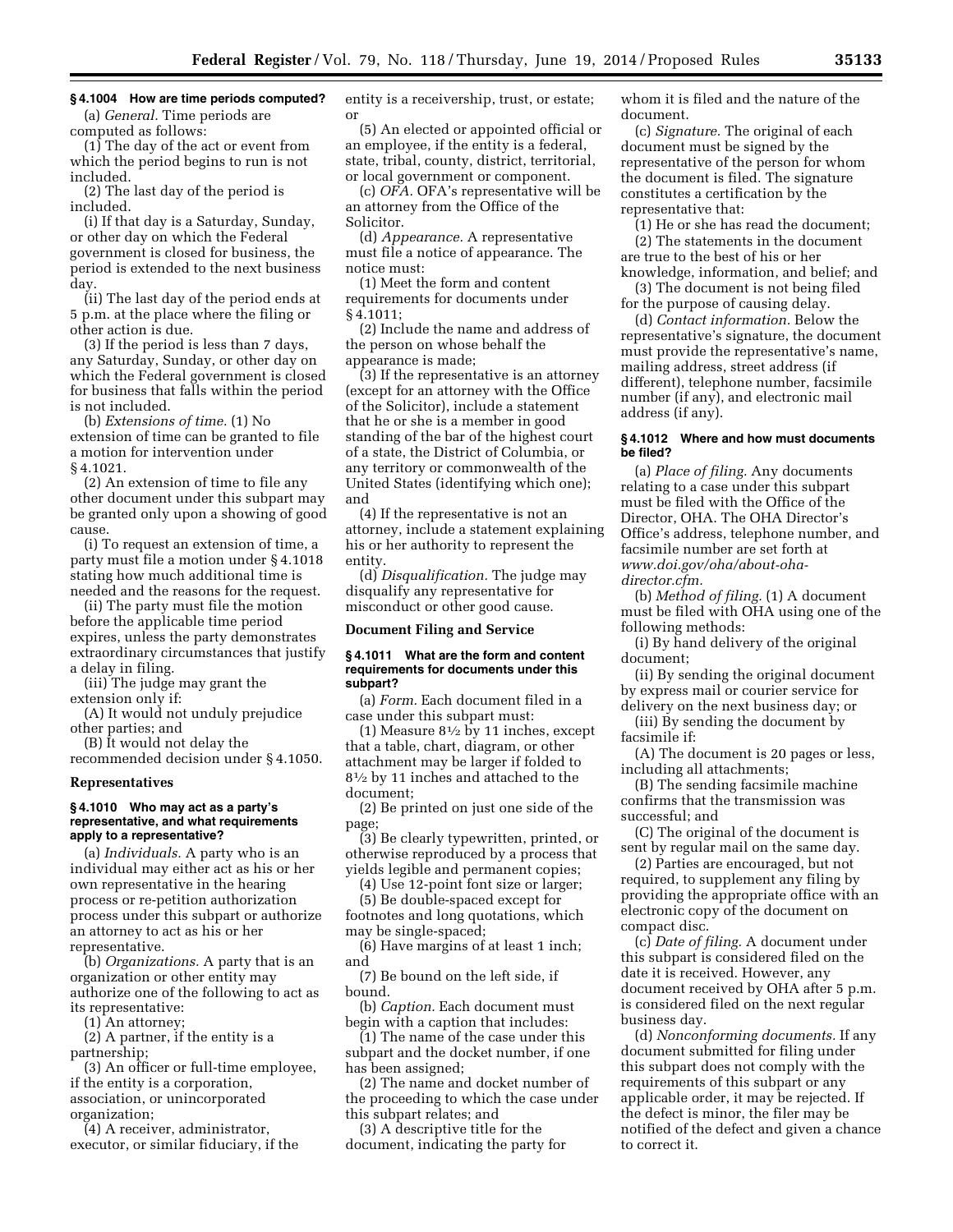# **§ 4.1013 How must documents be served?**

(a) *Filed documents.* Any document related to a case under this subpart must be served at the same time the document is delivered or sent for filing. Copies must be served on each party, using one of the methods of service in paragraph (c) of this section.

(b) *Documents issued by OHA or the judge.* A complete copy of any notice, order, decision, or other document issued by OHA or the judge under this subpart must be served on each party, using one of the methods of service in paragraph (c) of this section.

(c) *Method of service.* Service must be accomplished by one of the following methods:

(1) By hand delivery of the document; (2) By sending the document by

express mail or courier service for delivery on the next business day; or

(3) By sending the document by facsimile if:

(i) The document is 20 pages or less, including all attachments;

(ii) The sending facsimile machine confirms that the transmission was successful; and

(iii) The document is sent by regular mail on the same day.

(d) *Certificate of service.* A certificate of service must be attached to each document filed under this subpart. The certificate must be signed by the serving party's representative and include the following information:

(1) The name, address, and other contact information of each party's representative on whom the document was served;

(2) The means of service, including information indicating compliance with paragraph  $(c)(3)$  or  $(c)(4)$  of this section, if applicable; and

(3) The date of service.

# **Judge's Powers, Unavailability, Disqualification, and Communications**

# **§ 4.1014 What are the powers of the judge?**

The judge has all powers necessary to conduct the hearing process or the repetition authorization process in a fair, orderly, expeditious, and impartial manner, including the powers to:

(a) Administer oaths and affirmations; (b) Issue subpoenas to the extent

authorized by law;

(c) Rule on motions;

(d) Authorize discovery as provided for in this subpart;

(e) Hold hearings and conferences;

(f) Regulate the course of hearings;

(g) Call and question witnesses;

(h) Exclude any person from a hearing or conference for misconduct or other good cause;

(i) Issue a recommended decision for the hearing process or a final decision for the re-petition authorization process; and

(j) Take any other action authorized by law.

#### **§ 4.1015 What happens if the judge becomes unavailable?**

(a) If the judge becomes unavailable or otherwise unable to perform the duties described in § 4.1014, OHA will designate a successor.

(b) If a hearing has commenced and the judge cannot proceed with it, a successor judge may do so. At the request of a party, the successor judge may recall any witness whose testimony is material and disputed, and who is available to testify again without undue burden. The successor judge may, within his or her discretion, recall any other witness.

### **§ 4.1016 When can a judge be disqualified?**

(a) The judge may withdraw from a case at any time the judge deems himself or herself disqualified.

(b) At any time before issuance of the judge's decision, any party may move that the judge disqualify himself or herself for personal bias or other valid cause.

(1) The party must file the motion promptly after discovering facts or other reasons allegedly constituting cause for disqualification.

(2) The party must file with the motion an affidavit or declaration setting forth the facts or other reasons in detail.

(c) The judge must rule upon the motion, stating the grounds for the ruling.

(1) If the judge concludes that the motion is timely and meritorious, he or she must disqualify himself or herself and withdraw from the case.

(2) If the judge does not disqualify himself or herself and withdraw from the case, the judge must continue with the hearing process or re-petition authorization process and issue a decision.

# **§ 4.1017 Are ex parte communications allowed?**

(a) Ex parte communications with the judge or his or her staff are prohibited in accordance with 5 U.S.C. 554(d).

(b) This section does not prohibit ex parte inquiries concerning case status or procedural requirements, unless the inquiry involves an area of controversy in the hearing process or re-petition authorization process.

# **§ 4.1018 What are the requirements for motions?**

(a) *General.* Any party may apply for an order or ruling on any matter related to the hearing process or re-petition authorization process by presenting a motion to the judge. A motion may be presented any time after OHA issues the docketing notice.

(1) A motion made at a hearing may be stated orally on the record, unless the judge directs that it be written.

(2) Any other motion must:

(i) Be in writing;

(ii) Comply with the requirements of this subpart with respect to form, content, filing, and service; and

(iii) Not exceed 10 pages.

(b) *Content.* (1) Each motion must state clearly and concisely:

(i) Its purpose and the relief sought; (ii) The facts constituting the grounds

for the relief sought; and

(iii) Any applicable statutory or regulatory authority.

(2) A proposed order must accompany the motion.

(c) *Response.* Except as otherwise required by this subpart or by order of the judge, any other party may file a response to a written motion within 14 days after service of the motion. When a party presents a motion at a hearing, any other party may present a response orally on the record.

(d) *Reply.* Unless the judge orders otherwise, no reply to a response may be filed.

(e) *Effect of filing.* Unless the judge orders otherwise, the filing of a motion does not stay the hearing process.

(f) *Ruling.* The judge will rule on the motion as soon as feasible, either orally on the record or in writing. The judge may summarily deny any dilatory, repetitive, or frivolous motion.

## **Hearing Process**

*Docketing, Intervention, Prehearing Conferences, and Summary Decision* 

# **§ 4.1020 What will OHA do upon receiving the record from OFA?**

Within 5 days after issuance of the referral notice under 25 CFR 83.39(a) the actions required by this section must be taken.

#### (a) OHA must:

(1) Docket the case;

(2) Assign a judge to preside over the hearing process and issue a recommended decision; and

(3) Issue a docketing notice that informs the parties of the docket number and the judge assigned to the case.

(b) The judge assigned under paragraph (a)(2) of this section must issue a notice setting the time, place,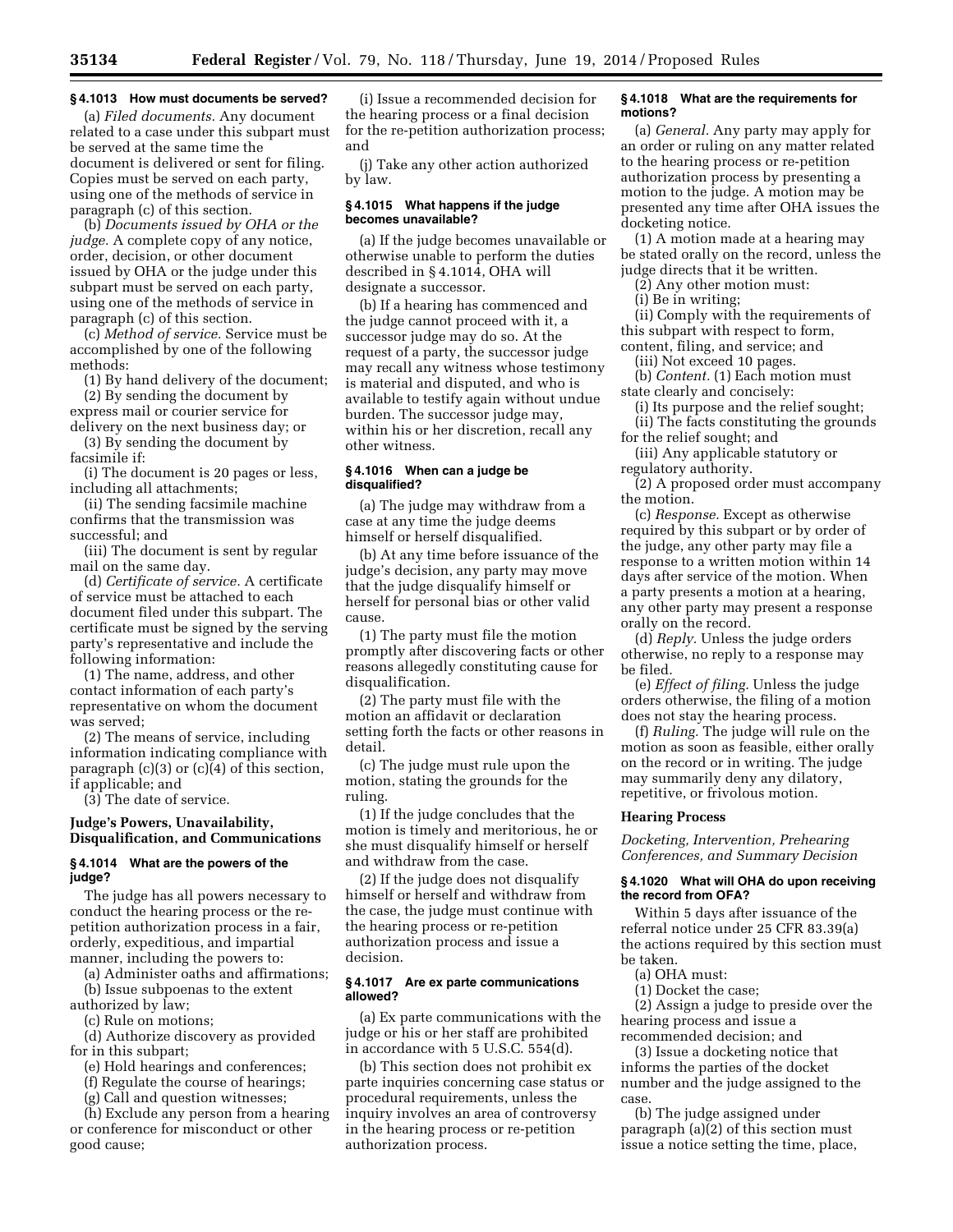and method for conducting an initial prehearing conference under § 4.1022(a). This notice may be combined with the docketing notice under paragraph (a)(3) of this section.

### **§ 4.1021 What are the requirements for motions for intervention and responses?**

(a) *General.* A person may file a motion for intervention within 15 days after issuance of the referral notice under 25 CFR 83.39(a).

(b) *Content of the motion.* The motion for intervention must contain the following:

(1) A statement setting forth the interest of the person and, if the person seeks intervention under paragraph (d) of this section, a showing of why that interest may be adversely affected by the final determination of the Assistant Secretary under 25 CFR 83.43;

(2) An explanation of the person's position with respect to the issues of material fact raised in the election of hearing in no more than two pages; and

(3) A list of the witnesses and exhibits the person intends to present at the hearing, other than solely for impeachment purposes, including:

(A) For each witness listed, his or her name, address, telephone number, and qualifications and a brief narrative summary of his or her expected testimony; and

(B) For each exhibit listed, a statement specifying whether the exhibit is in the administrative record reviewed by OFA.

(c) *Timing of response to a motion.*  Any response to a motion for intervention must be filed by a party within 7 days after service of the motion.

(d) *Intervention of right.* The judge will grant intervention where the person has an interest that may be adversely affected by the Assistant Secretary's final determination under 25 CFR 83.43.

(e) *Permissive Intervention.* If paragraph (d) of this section does not apply, the judge will consider the following in determining whether intervention is appropriate:

(1) The nature of the issues;

(2) The adequacy of representation of the person's interest which is provided by the existing parties to the proceeding;

(3) The ability of the person to present relevant evidence and argument; and

(4) The effect of intervention on the Department's implementation of its statutory mandates.

(f) *How an intervenor may participate.*  (1) A person granted leave to intervene under paragraph (d) of this section may participate as a full party or in a capacity less than that of a full party.

(2) If the intervenor wishes to participate in a limited capacity or if the intervenor is granted leave to intervene under paragraph (e) of this section, the extent and the terms of the participation will be determined by the judge.

(3) An intervenor may not raise issues of material fact beyond those raised in the election of hearing under 25 CFR 83.38(a)(1).

## **§ 4.1022 How are prehearing conferences conducted?**

(a) *Initial prehearing conference.* The judge will conduct an initial prehearing conference with the parties at the time specified in the docketing notice under § 4.1020, within 35 days after issuance of the docketing notice.

(1) The initial prehearing conference will be used:

(i) To identify, narrow, and clarify the disputed issues of material fact and exclude issues that do not qualify for review as factual, material, and disputed;

(ii) To consider the parties' motions for discovery under § 4.1031 and to set a deadline for the completion of discovery;

(iii) To discuss the evidence on which each party intends to rely at the hearing;

(iv) To set the deadline for submission of written testimony under § 4.1042; and (v) To set the date, time, and place of

the hearing.

(2) The initial prehearing conference may also be used:

(i) To discuss limiting and grouping witnesses to avoid duplication;

(ii) To discuss stipulations of fact and of the content and authenticity of documents;

(iii) To consider requests that the judge take official notice of public records or other matters;

(iv) To discuss the submission of written testimony, briefs, or other documents in electronic form; and

(v) To consider any other matters that may aid in the disposition of the case.

(b) *Other conferences.* The judge may direct the parties to attend one or more other prehearing conferences, if consistent with the need to complete the hearing process within 180 days. Any party may by motion request a conference.

(c) *Notice.* The judge must give the parties reasonable notice of the time and place of any conference. A conference will ordinarily be held by telephone, unless the judge orders otherwise.

(d) *Representatives' preparation and authority.* Each party's representative must be fully prepared during the prehearing conference for a discussion of all procedural and substantive issues properly raised. The representative must be authorized to commit the party that he or she represents respecting those issues.

(e) *Parties' Meeting.* Before the initial prehearing conference, the parties' representatives must make a good faith effort:

(1) To meet in person, by telephone, or by other appropriate means; and

(2) To reach agreement on discovery and the schedule of remaining steps in the hearing process.

(f) *Failure to attend.* Unless the judge orders otherwise, a party that fails to attend or participate in a conference, after being served with reasonable notice of its time and place, waives all objections to any agreements reached in the conference and to any consequent orders or rulings.

(g) *Scope.* During a conference, the judge may dispose of any procedural matters related to the case.

(h) *Order.* Within 3 days after the conclusion of each conference, the judge must issue an order that recites any agreements reached at the conference and any rulings made by the judge during or as a result of the conference.

#### **§ 4.1023 What are the requirements for motions for summary decision and responses?**

(a) *Timing of motion.* At any time after OHA issues a docketing notice under § 4.1020, a party may file a motion for summary decision on all or part of the proceeding.

(b) *Motion requirements.* The party filing a motion for summary decision must:

(1) Concisely state the material facts that the party contends are undisputed;

(2) Verify those facts with supporting affidavits or declarations, depositions, answers to interrogatories, admissions, documents produced on request, or other documentation;

(3) Include references to the specific portions of the record that verify those facts; and

(4) State why the party is entitled to summary decision as a matter of law.

(c) *Response requirements.* If a motion for summary decision is properly made and supported, an opposing party may not rely merely on allegations or denials in its own pleading; rather, its response must either:

(1) State why the moving party is not entitled to summary decision as a matter of law; or

(2) Do all of the following:

(i) Concisely state the material facts which the opposing party contends are disputed;

(ii) Verify that those facts are disputed with supporting affidavits or declarations, depositions, answers to interrogatories, admissions, documents produced on request, or other documentation; and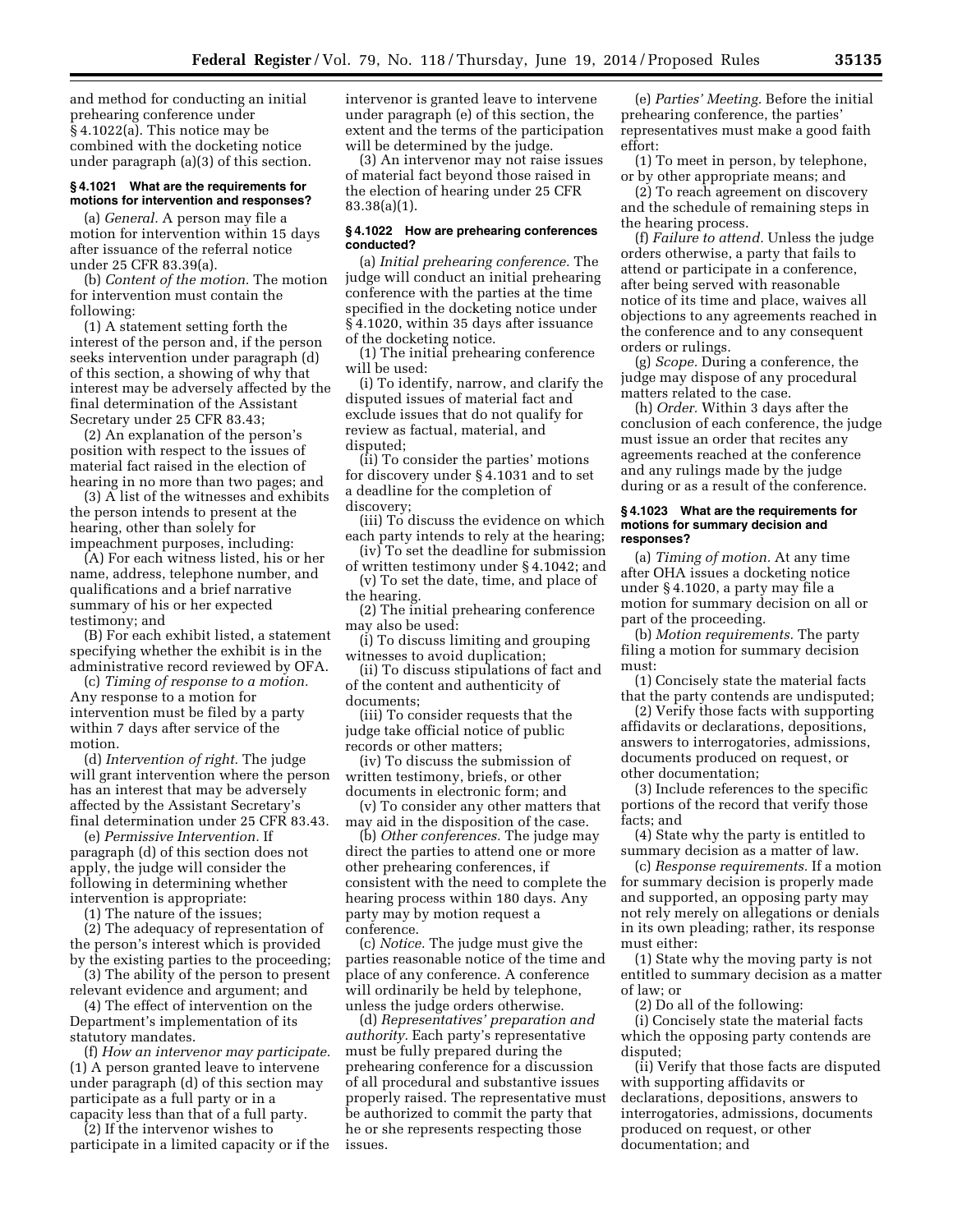(iii) Include references to the specific portions of the record that verify that those facts are disputed.

(d) *Establishing facts.* All material facts set forth by the moving party and properly supported by an accurate reference to the record will be taken as true for the purpose of summary decision unless specifically controverted by the opposing party's response. Alternatively, the material facts for the purpose of summary decision may be established by an agreement of the parties enumerating those facts.

(e) *Affidavits.* A supporting or opposing affidavit must be made on personal knowledge, set out facts that would be admissible in evidence, and show that the affiant is competent to testify on the matters stated. If a document or part of a document is referred to in an affidavit, a copy must be filed with the affidavit unless the document is longer than 10 pages, the document is already in the record, and the affidavit specifies the location of the document in the record.

(f) *When affidavits are unavailable.* If a party opposing the motion shows by affidavit that, for specified reasons, it cannot present facts essential to justify its opposition, the judge may:

(1) Deny the motion for summary decision;

(2) Order a continuance to enable affidavits to be obtained, depositions to be taken, or other discovery to be undertaken; or

(3) Issue any other just order.

(g) *Standards for decision.* The judge may grant summary decision under this section if the record (including the pleadings, affidavits or declarations, depositions, answers to interrogatories, admissions, documents produced on request, and other documentation) shows that:

(1) There is no genuine disputed issue as to any material fact; and

(2) The moving party is entitled to summary decision as a matter of law.

(h) *Proceeding not fully adjudicated on the motion.* If summary decision is not rendered on the whole proceeding, the judge should, to the extent feasible, determine and specify by order what material facts are not genuinely disputed. The facts so specified must be treated as established in the proceeding.

### **Information Disclosure and Discovery**

# **§ 4.1030 What are the requirements for OFA's witness and exhibit list?**

Within 14 days after issuance of the referral notice under 25 CFR 83.39(a), OFA must file a list of the witnesses and exhibits it intends to present at the

hearing, other than solely for impeachment purposes, including:

(a) For each witness listed, his or her name, address, telephone number, qualifications, and a brief narrative summary of his or her expected testimony; and

(b) For each exhibit listed, a statement specifying whether the exhibit is in the administrative record reviewed by OFA.

## **§ 4.1031 How may parties obtain discovery of information?**

(a) *General.* By agreement of the parties or with the permission of the judge, a party may obtain discovery of information to assist in preparing or presenting its case. Available methods of discovery are:

(1) Written interrogatories;

(2) Depositions as provided in paragraph (h) of this section; and

(3) Requests for production of designated documents or tangible things or for entry on designated land for inspection or other purposes.

(b) *Criteria.* Discovery may occur only as agreed to by the parties or as authorized by the judge in a written order or during a prehearing conference. The judge may authorize discovery only if the party requesting discovery demonstrates:

(1) That the discovery will not unreasonably delay the hearing process;

(2) That the scope of the discovery is not unduly burdensome;

(3) That the method to be used is the least burdensome method available;

(4) That any trade secrets or

proprietary information can be adequately safeguarded;

(5) That the standards for discovery under paragraphs (f) through (h) of this section have been met, if applicable; and

(6) That the information sought:

(i) Will be admissible at the hearing or appears reasonably calculated to lead

to the discovery of admissible evidence; (ii) Is not otherwise obtainable by the

party;

(iii) Is not cumulative or repetitious; and

(iv) Is not privileged or protected from disclosure by applicable law.

(c) *Motions.* A party may initiate discovery:

(1) Pursuant to an agreement of the parties; or

(2) By filing a motion that:

(i) Briefly describes the proposed methodology, purpose, and scope of the discovery;

(ii) Explains how the discovery meets the criteria in paragraphs (b)(1) through (b)(6) of this section; and

(iii) Attaches a copy of any proposed discovery request (written

interrogatories, notice of deposition, or request for production of designated documents or tangible things or for entry on designated land).

(d) *Timing of motions.* Any discovery motion under paragraph (c)(2) of this section must be filed:

(1) Within 20 days after issuance of the docketing notice under § 4.1020 if the discovery sought is between the petitioner and OFA; and

(2) Within 30 days after issuance of the docketing notice under § 4.1020 if the discovery sought is between a full intervenor and another party.

(e) *Objections.* (1) A party must file any objections to a discovery motion or to specific portions of a proposed discovery request within 10 days after service of the motion.

(2) An objection must explain how, in the objecting party's view, the discovery sought does not meet the criteria in paragraphs (b)(1) through (b)(6) of this section.

(f) *Materials prepared for hearing.* A party generally may not obtain discovery of documents and tangible things otherwise discoverable under paragraph (b) of this section if they were prepared in anticipation of or for the hearing by or for another party's representative (including the party's attorney, expert, or consultant).

(1) If a party wants to discover these materials, it must show:

(i) That it has substantial need of the materials in preparing its own case; and

(ii) That the party is unable without undue hardship to obtain the substantial equivalent of the materials by other means.

(2) In ordering discovery of these materials when the required showing has been made, the judge must protect against disclosure of the mental impressions, conclusions, opinions, or legal theories of an attorney.

(g) *Experts.* Unless restricted by the judge, a party may discover any facts known or opinions held by an expert concerning any relevant matters that are not privileged. Such discovery will be permitted only if:

(1) The expert is expected to be a witness at the hearing; or

(2) The expert is relied on by another expert who is expected to be a witness at the hearing, and the party shows:

(i) That it has a compelling need for the information; and

(ii) That it cannot feasibly obtain the information by other means.

(h) *Limitations on depositions.* (1) A party may depose a witness only if the party shows that the witness:

(i) Will be unable to attend the hearing because of age, illness, or other incapacity; or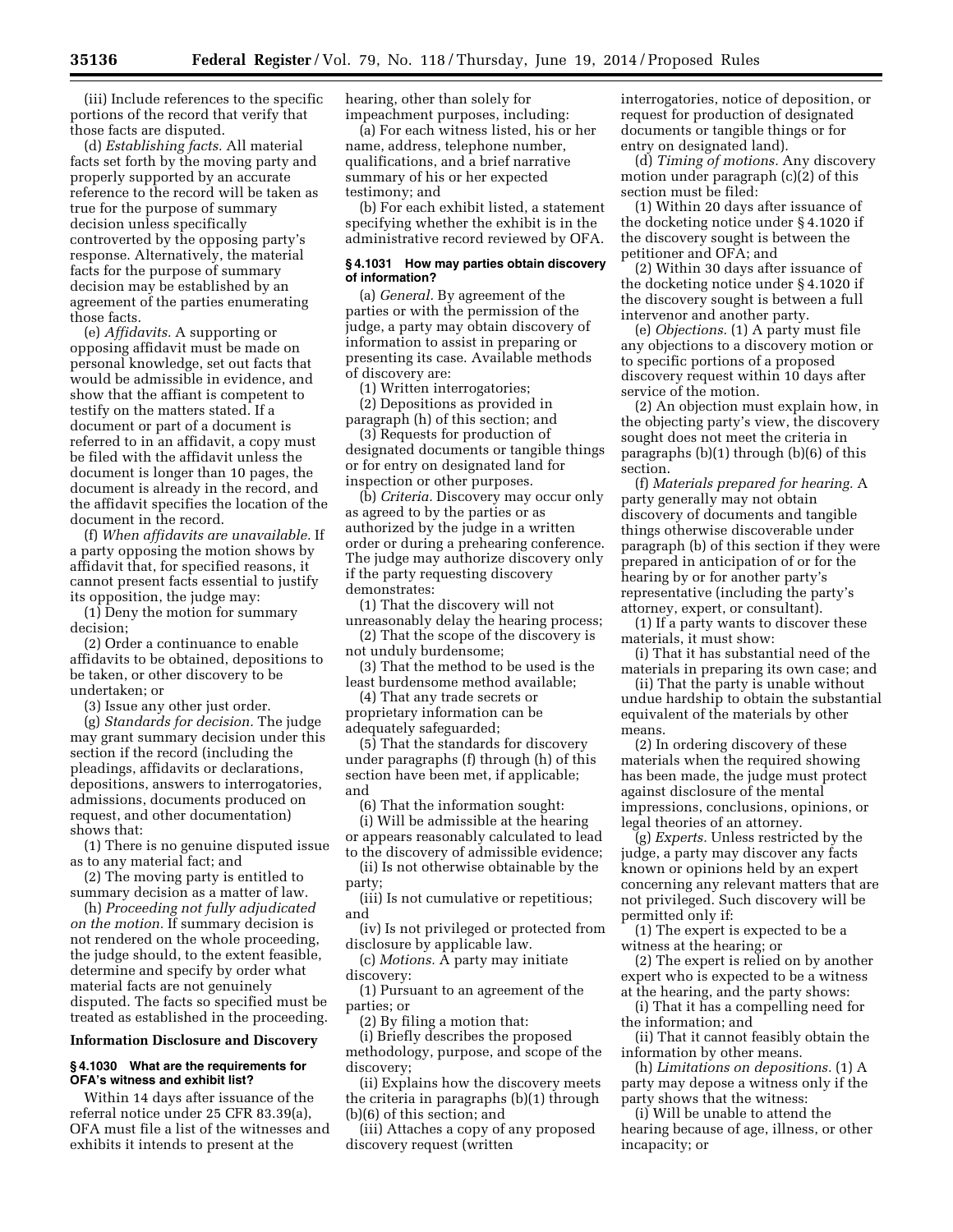(ii) Is unwilling to attend the hearing voluntarily, and the party is unable to compel the witness's attendance at the hearing by subpoena.

(2) Paragraph (h)(1)(ii) of this section does not apply to any person employed by or under contract with the party seeking the deposition.

(3) A party may depose a senior Department employee of OFA if the party shows:

(i) That the employee's testimony is necessary in order to provide significant, unprivileged information that is not available from any other source or by less burdensome means; and

(ii) That the deposition would not significantly interfere with the employee's ability to perform his or her official duties.

(i) *Completion of discovery.* All discovery must be completed within 35 days after the initial prehearing conference, unless the judge sets a different deadline.

## **§ 4.1032 When must a party supplement or amend information?**

(a) *Discovery.* A party must promptly supplement or amend any prior release given in response to a discovery request if it learns that the response:

(1) Was incomplete or incorrect when made; or

(2) Though complete and correct when made, is now incomplete or incorrect in any material respect.

(b) *Witnesses and exhibits.* (1) Within 10 days after the date set for completion of discovery, each party must file an updated version of the list of witnesses and exhibits required under 25 CFR 83.38(a)(1)(B), § 4.1021(b)(3), or § 4.1030(a).

(2) If a party wishes to include any new witness or exhibit on its updated list, it must provide an explanation of why it was not feasible for the party to include the witness or exhibit on its list under 25 CFR 83.38(a)(1)(ii), § 4.1021(b)(3), or § 4.1030(a).

(c) *Failure to disclose.* (1) A party that fails to disclose information required under 25 CFR 83.38(a)(1)(ii), § 4.1021(b)(3), § 4.1030(a), or paragraphs (a) or (b) of this section will not be permitted to introduce as evidence at the hearing testimony from a witness or other information that it failed to disclose.

(2) Paragraph (c)(1) of this section does not apply if the failure to disclose was substantially justified or is harmless.

(3) Before or during the hearing, a party may object under paragraph (c)(1) of this section to the admission of evidence.

(4) The judge will consider the following in determining whether to exclude evidence under paragraphs  $(c)(1)$  through  $(c)(3)$  of this section:

(i) The prejudice to the objecting party;

(ii) The ability of the objecting party to cure any prejudice;

(iii) The extent to which presentation of the evidence would disrupt the orderly and efficient hearing of the case;

(iv) The importance of the evidence; and

(v) The reason for the failure to disclose, including any bad faith or willfulness regarding the failure.

### **§ 4.1033 What are the requirements for written interrogatories?**

(a) *Motion required.* A party wishing to propound interrogatories must file a motion under § 4.1031(c), unless the parties agree otherwise.

(b) *Judge's order.* During or promptly after the initial prehearing conference, the judge will issue an order under § 4.1031(b) with respect to any discovery motion requesting the use of written interrogatories. The order will either grant the motion and approve the use of some or all of the proposed interrogatories or deny the motion.

(c) *Answers to interrogatories.* Except upon agreement of the parties, the party to whom the proposed interrogatories are directed must file its answers to any interrogatories approved by the judge within 15 days after issuance of the order under paragraph (b) of this section.

(1) Each approved interrogatory must be answered separately and fully in writing.

(2) The party or its representative must sign the answers to interrogatories under oath or affirmation.

(d) *Access to records.* A party's answer to an interrogatory is sufficient when:

(1) The information may be obtained from an examination of records, or from a compilation, abstract, or summary based on records;

(2) The burden of obtaining the information from the records is substantially the same for all parties;

(3) The answering party specifically identifies the individual records from which the requesting party may obtain the information and where the records are located; and

(4) The answering party provides the requesting party with reasonable opportunity to examine the records and make a copy, compilation, abstract, or summary.

#### **§ 4.1034 What are the requirements for depositions?**

(a) *Motion and notice.* A party wishing to take a deposition must file a motion under § 4.1031(c), unless the parties agree otherwise. Any notice of deposition filed with the motion must state:

(1) The time and place that the deposition is to be taken;

(2) The name and address of the person before whom the deposition is to be taken;

(3) The name and address of the witness whose deposition is to be taken; and

(4) Any documents or materials that the witness is to produce.

(b) *Judge's order.* During or promptly after the initial prehearing conference, the judge will issue an order under § 4.1031(b) with respect to any discovery motion requesting the taking of a deposition. The order will either grant the motion and approve the taking of the deposition, subject to any conditions or restrictions the judge may impose or deny the motion.

(c) *Required arrangements.* If the parties agree to or the judge approves the taking of the deposition, the party requesting the deposition must make appropriate arrangements for necessary facilities and personnel.

(1) The deposition will be taken at the time and place agreed to by the parties or indicated in the judge's order.

(2) The deposition may be taken before any disinterested person authorized to administer oaths in the place where the deposition is to be taken.

(3) Any party that objects to the taking of a deposition because of the disqualification of the person before whom it is to be taken must do so either:

(i) Before the deposition begins; or (ii) As soon as the disqualification becomes known or could have been discovered with reasonable diligence.

(4) A deposition may be taken by telephone conference call, if agreed to by the parties or approved in the judge's order.

(d) *Testimony.* Each witness deposed must be placed under oath or affirmation, and the other parties must be given an opportunity for crossexamination.

(e) *Representation of witness.* The witness being deposed may have counsel or another representative present during the deposition.

(f) *Recording and transcript.* Except as provided in paragraph (g) of this section, the deposition must be stenographically recorded and transcribed at the expense of the party that requested the deposition.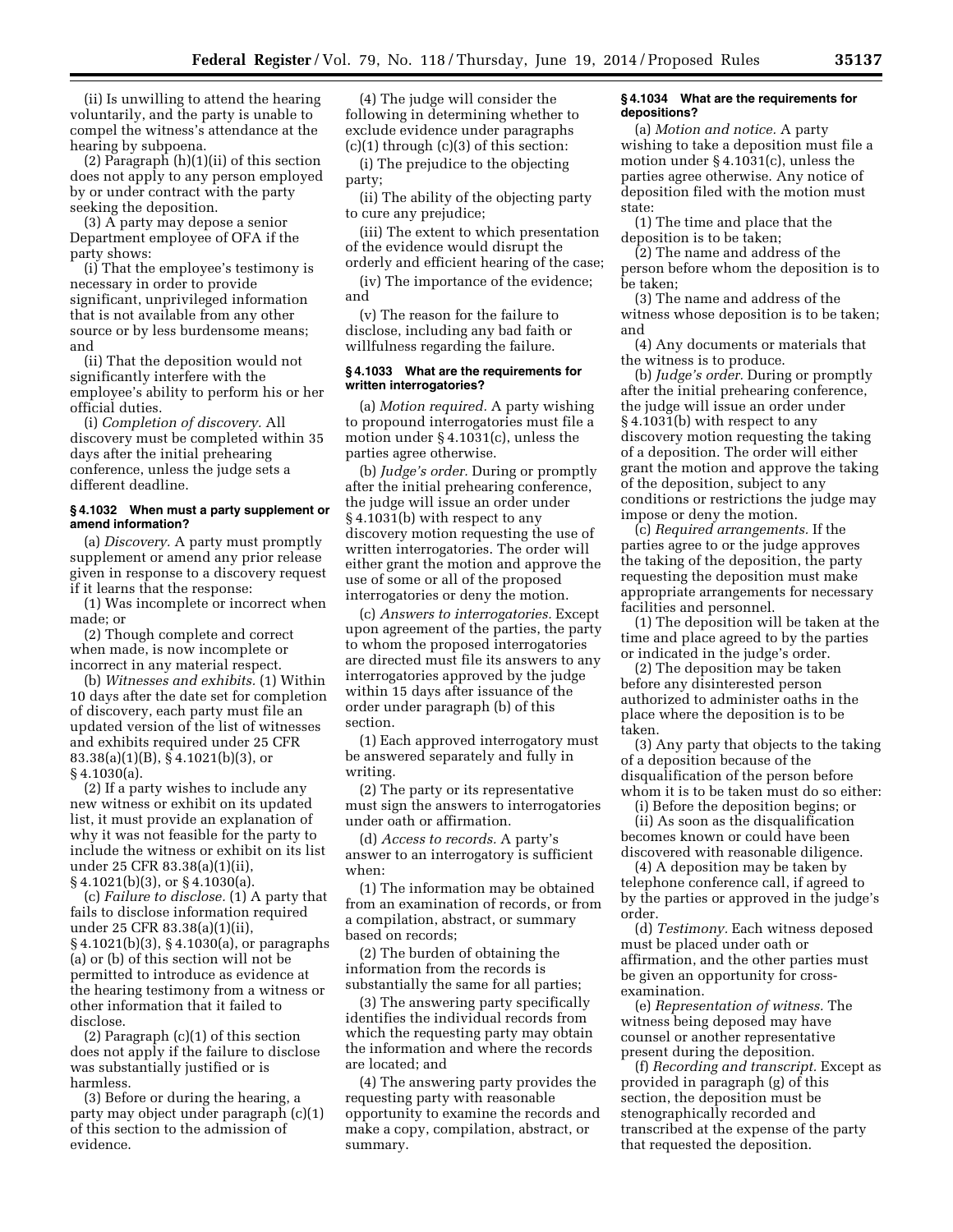(1) Any other party may obtain a copy of the transcript at its own expense.

(2) Unless waived by the deponent, the deponent will have 3 days after receiving the transcript to read and sign it.

(3) The person before whom the deposition was taken must certify the transcript following receipt of the signed transcript from the deponent or expiration of the 3-day review period, whichever occurs first.

(g) *Video recording allowed.* The testimony at a deposition may be video recorded, subject to any conditions or restrictions that the parties may agree to or the judge may impose, at the expense of the party requesting the recording.

(1) The video recording may be in conjunction with an oral examination by telephone conference held under paragraph (c)(3) of this section.

(2) After the deposition has been taken, the person recording the deposition must:

(i) Provide a copy of the recording to any party that requests it, at the requesting party's expense; and

(ii) Attach to the recording a statement identifying the case and the deponent and certifying the authenticity of the recording.

(h) *Use of deposition.* A deposition may be used at the hearing as provided in § 4.1043.

#### **§ 4.1035 How can parties request documents, tangible things, or entry on land?**

(a) *Motion required.* A party wishing to request the production of designated documents or tangible things or entry on designated land must file a motion under § 4.1031(c), unless the parties agree otherwise. A request may include any of the following that are in the possession, custody, or control of another party:

(1) The production of designated documents for inspection and copying;

(2) The production of designated tangible things for inspection, copying, testing, or sampling; or

(3) Entry on designated land or other property for inspection and measuring, surveying, photographing, testing, or sampling either the property or any designated object or operation on the property.

(b) *Judge's order.* During or promptly after the initial prehearing conference, the judge will issue an order under § 4.1031(b) with respect to any discovery motion requesting the production of documents or tangible things or entry on land for inspection, copying, or other purposes. The order will:

(1) Grant the motion and approve the use of some or all of the proposed requests; or

(2) Deny the motion.

(c) *Compliance with order.* Except upon agreement of the parties, the party to whom any approved request for production is directed must permit the approved inspection and other activities within 15 days after issuance of the order under paragraph (a) of this section.

# **§ 4.1036 What sanctions may the judge impose?**

(a) Upon motion of a party, the judge may impose sanctions under paragraph (b) of this section if any party:

(1) Fails to comply with an order approving discovery; or

(2) Fails to supplement or amend a response to discovery under § 4.1032(a).

(b) The judge may impose one or more of the following sanctions:

(1) Infer that the information, testimony, document, or other evidence withheld would have been adverse to the party;

(2) Order that, for the purposes of the hearing, designated facts are established;

(3) Order that the party not introduce into evidence, or otherwise rely on to support its case, any information, testimony, document, or other evidence:

(i) That the party improperly withheld; or

(ii) That the party obtained from another party in discovery;

(4) Allow another party to use secondary evidence to show what the information, testimony, document, or other evidence withheld would have shown; or

(5) Take other appropriate action to remedy the party's failure to comply.

#### **§ 4.1037 What are the requirements for subpoenas and witness fees?**

(a) *Request for subpoena.* (1) Except as provided in paragraph (a)(2) of this section, any party may file a motion requesting the judge to issue a subpoena to the extent authorized by law for the attendance of a person, the giving of testimony, or the production of documents or other relevant evidence during discovery or for the hearing.

(2) A party may subpoena a senior Department employee of the OFA only if the party shows:

(i) That the employee's testimony is necessary in order to provide significant, unprivileged information that is not available from any other source or by less burdensome means; and

(ii) That the employee's attendance would not significantly interfere with

the ability to perform his or her government duties.

(b) *Service.* (1) A subpoena may be served by any person who is not a party and is 18 years of age or older.

(2) Service must be made by hand delivering a copy of the subpoena to the person named therein.

(3) The person serving the subpoena must:

(i) Prepare a certificate of service setting forth the date, time, and manner of service or the reason for any failure of service; and

(ii) Swear to or affirm the certificate, attach it to a copy of the subpoena, and return it to the party on whose behalf the subpoena was served.

(c) *Witness fees.* (1) A party who subpoenas a witness who is not a party must pay him or her the same fees and mileage expenses that are paid witnesses in the district courts of the United States.

(2) A witness who is not a party and who attends a deposition or hearing at the request of any party without having been subpoenaed to do so is entitled to the same fees and mileage expenses as if he or she had been subpoenaed. However, this paragraph does not apply to federal employees who are called as witnesses by OFA.

(d) *Motion to quash.* (1) A person to whom a subpoena is directed may request by motion that the judge quash or modify the subpoena.

(2) The motion must be filed:

(i) Within 5 days after service of the subpoena; or

(ii) At or before the time specified in the subpoena for compliance, if that is less than 5 days after service of the subpoena.

(3) The judge may quash or modify the subpoena if it:

(i) Is unreasonable;

(ii) Requires evidence during discovery that is not discoverable; or

(iii) Requires evidence during a hearing that is privileged or irrelevant.

(e) *Enforcement.* For good cause shown, the judge may apply to the appropriate United States District Court for the issuance of an order compelling the appearance and testimony of a witness or the production of evidence as set forth in a subpoena that has been duly issued and served.

#### **Hearing, Briefing, and Decision**

#### **§ 4.1040 When and where will the hearing be held?**

(a) Except as provided in paragraph (b) of this section, the hearing will be held at the time and place set at the initial prehearing conference under  $§ 4.1022(a)(1)(v)$ , generally within 20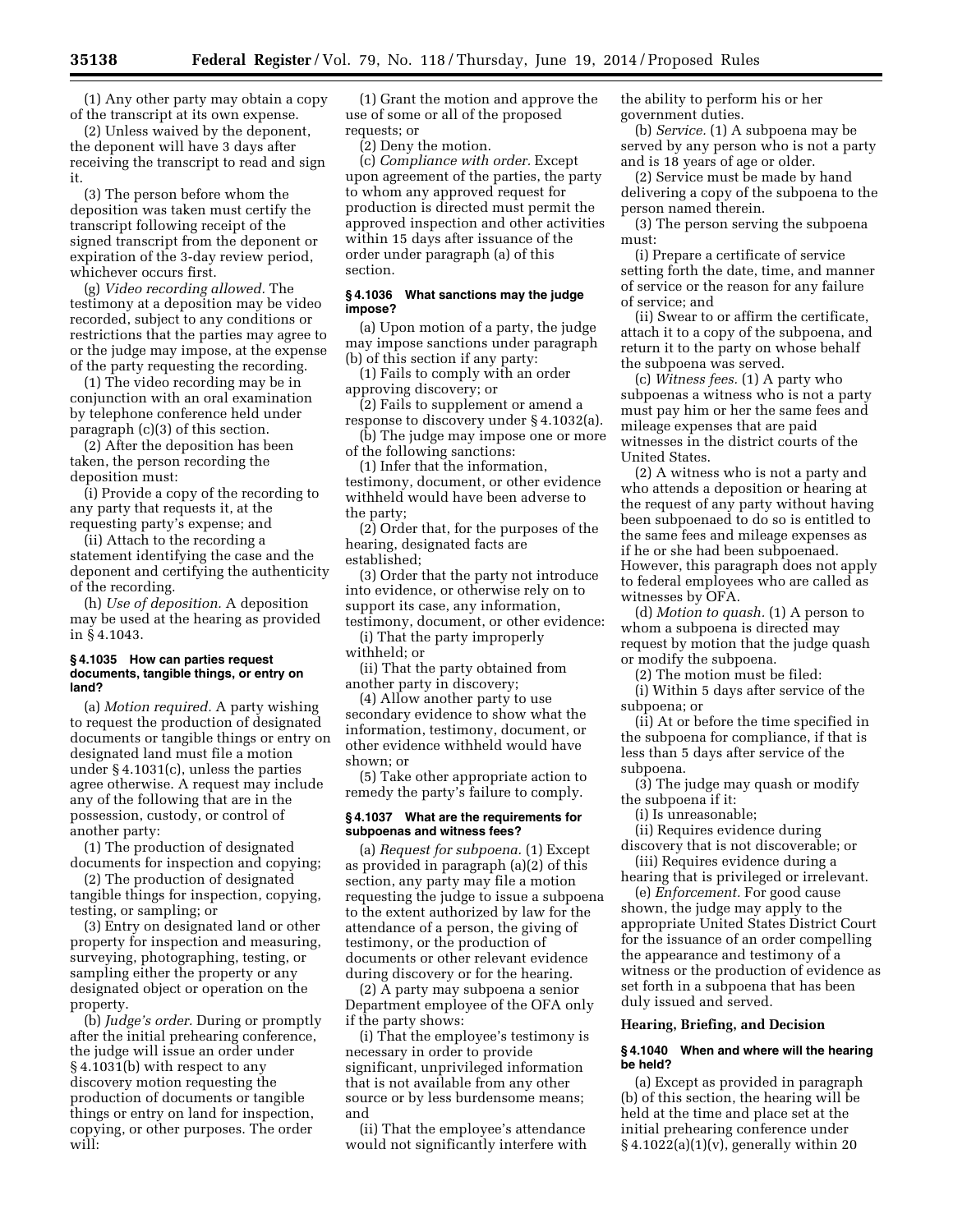days after the date set for completion of discovery.

(b) On motion by a party or on the judge's initiative, the judge may change the date, time, or place of the hearing if he or she finds:

(1) That there is good cause for the change; and

(2) That the change will not unduly prejudice the parties and witnesses.

### **§ 4.1041 What are the parties' rights during the hearing?**

Consistent with the provisions of this subpart, and as necessary to ensure full and accurate disclosure of the facts, the parties have the following rights during the hearing:

(a) Each party may:

(1) Present direct and rebuttal evidence;

(2) Make objections, motions, and arguments; and

(3) Cross-examine witnesses and conduct re-direct and re-cross examination as permitted by the judge.

(b) The petitioner may conduct oral cross-examination of OFA staff who participated in the preparation of the proposed finding.

### **§ 4.1042 What are the requirements for presenting testimony?**

(a) *Written direct testimony.* Unless otherwise ordered by the judge, all direct hearing testimony must be prepared and submitted in written form.

(1) Prepared written testimony must:

(i) Have line numbers inserted in the left-hand margin of each page;

(ii) Be authenticated by an affidavit or declaration of the witness;

(iii) Be filed within 15 days after the date set for completion of discovery, unless the judge sets a different deadline; and

(iv) Be offered as an exhibit during the hearing.

(2) Any witness submitting written testimony must be available for crossexamination at the hearing.

(b) *Oral testimony.* Oral examination of a witness in a hearing, including on cross-examination or redirect, must be conducted under oath and in the presence of the judge, with an opportunity for all parties to question the witness.

(c) *Telephonic testimony.* The judge may by order allow a witness to testify by telephonic conference call.

(1) The arrangements for the call must let each party listen to and speak to the witness and each other within the hearing of the judge.

(2) The judge will ensure the full identification of each speaker so the reporter can create a proper record.

(3) The judge may issue a subpoena under § 4.1037 directing a witness to testify by telephonic conference call.

#### **§ 4.1043 How may a party use a deposition in the hearing?**

(a) *In general.* Subject to the provisions of this section, a party may use in the hearing any part or all of a deposition taken under § 4.1034 against any party who:

(1) Was present or represented at the taking of the deposition; or

(2) Had reasonable notice of the taking of the deposition.

(b) *Admissibility.* (1) No part of a deposition will be included in the hearing record, unless received in evidence by the judge.

(2) The judge will exclude from evidence any question and response to which an objection:

(i) Was noted at the taking of the deposition; and

(ii) Would have been sustained if the witness had been personally present and testifying at a hearing.

(3) If a party offers only part of a deposition in evidence:

(i) An adverse party may require the party to introduce any other part that ought in fairness to be considered with the part introduced; and

(ii) Any other party may introduce any other parts.

(c) *Video-recorded deposition.* If the deposition was video recorded and is admitted into evidence, relevant portions will be played during the hearing and transcribed into the record by the reporter.

### **§ 4.1044 What are the requirements for exhibits, official notice, and stipulations?**

(a) *General.* (1) Except as provided in paragraphs (b) through (e) of this section, any material offered in evidence, other than oral testimony, must be offered in the form of an exhibit.

(2) Each exhibit offered by a party must be marked for identification.

(3) Any party who seeks to have an exhibit admitted into evidence must provide:

(i) The original of the exhibit to the reporter, unless the judge permits the substitution of a copy; and

(ii) A copy of the exhibit to the judge. (b) *Material not offered.* If a document offered as an exhibit contains material not offered as evidence:

(1) The party offering the exhibit must:

(i) Designate the matter offered as evidence;

(ii) Segregate and exclude the material not offered in evidence, to the extent feasible; and

(iii) Provide copies of the entire document to the other parties appearing at the hearing.

(2) The judge must give the other parties an opportunity to inspect the entire document and offer in evidence any other portions of the document.

(c) *Official notice.* (1) At the request of any party at the hearing, the judge may take official notice of any matter of which the courts of the United States may take judicial notice, including the public records of any Department party.

(2) The judge must give the other parties appearing at the hearing an opportunity to show the contrary of an officially noticed fact.

(3) Any party requesting official notice of a fact after the conclusion of the hearing must show good cause for its failure to request official notice during the hearing.

(d) *Stipulations.* (1) The parties may stipulate to any relevant facts or to the authenticity of any relevant documents.

(2) If received in evidence at the hearing, a stipulation is binding on the stipulating parties.

(3) A stipulation may be written or made orally at the hearing.

# **§ 4.1045 What evidence is admissible at the hearing?**

(a) *General.* (1) Subject to the provisions of § 4.1032(b), the judge may admit any written, oral, documentary, or demonstrative evidence that is:

(i) Relevant, reliable, and probative; and

(ii) Not privileged or unduly repetitious or cumulative.

(2) The judge may exclude evidence if its probative value is substantially outweighed by the risk of undue prejudice, confusion of the issues, or delay.

(3) Hearsay evidence is admissible. The judge may consider the fact that evidence is hearsay when determining its probative value.

(4) The Federal Rules of Evidence do not directly apply to the hearing, but may be used as guidance by the judge and the parties in interpreting and applying the provisions of this section.

(b) *Objections.* Any party objecting to the admission or exclusion of evidence shall concisely state the grounds. A ruling on every objection must appear in the record.

# **§ 4.1046 What are the requirements for transcription of the hearing?**

(a) *Transcript and reporter's fees.* The hearing must be transcribed verbatim.

(1) OHA will secure the services of a reporter and pay the reporter's fees to provide an original transcript to OHA on an expedited basis.